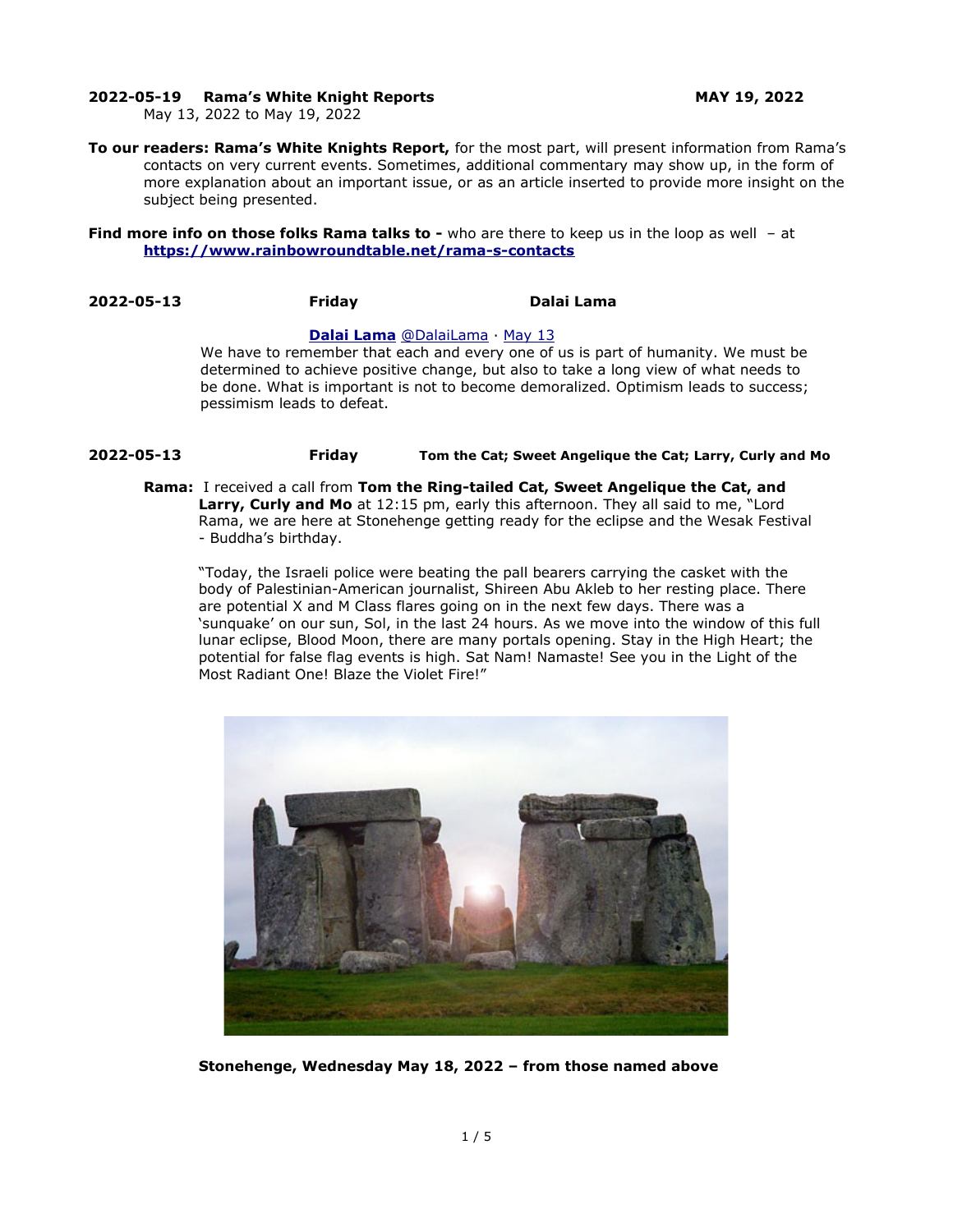### **2022-05-14 Saturday The Nameless Ones**

### **Rama:** I received a call from **The Nameless Ones** at 11:45 am this morning. I was very happy to hear from them!

They said to me, "Lord Rama! We are here up in the Wesak Valley awaiting the arrival of the Ascended Masters to our little community of 20,000 people. We have created a Jedi Temple here, where all kinds of folks are coming and going from the various realms. The energies are extremely high with the sun. The Dark Side would like to play with false flag events. Give them no energy: Zero! Zilch!

"We are here to tell you **Captain Ashtar has the final word!** Expect us, Lord Rama: we know where you live! See you in the Light of the Most Radiant One! Sat Nam! Namaste! Blaze the Violet Fire!"



 *Mount Kailash View from* **Wesak Valley**

**2022-05-15 Sunday Dalai Lama**

# **[Dalai Lama](https://twitter.com/DalaiLama) [@DalaiLama](https://twitter.com/DalaiLama)**

His Holiness the Dalai Lama's message for Vesak, the Buddhist celebration of Buddha's birth, enlightenment and death on May 16, 2022.

# **<https://www.youtube.com/watch?v=ENs7rKB3MGI&t=29s>**



youtube.com Vesak Message His Holiness the Dalai Lama's message for Vesak, the Buddhist celebration of Buddha's birth, enlightenment and death on ...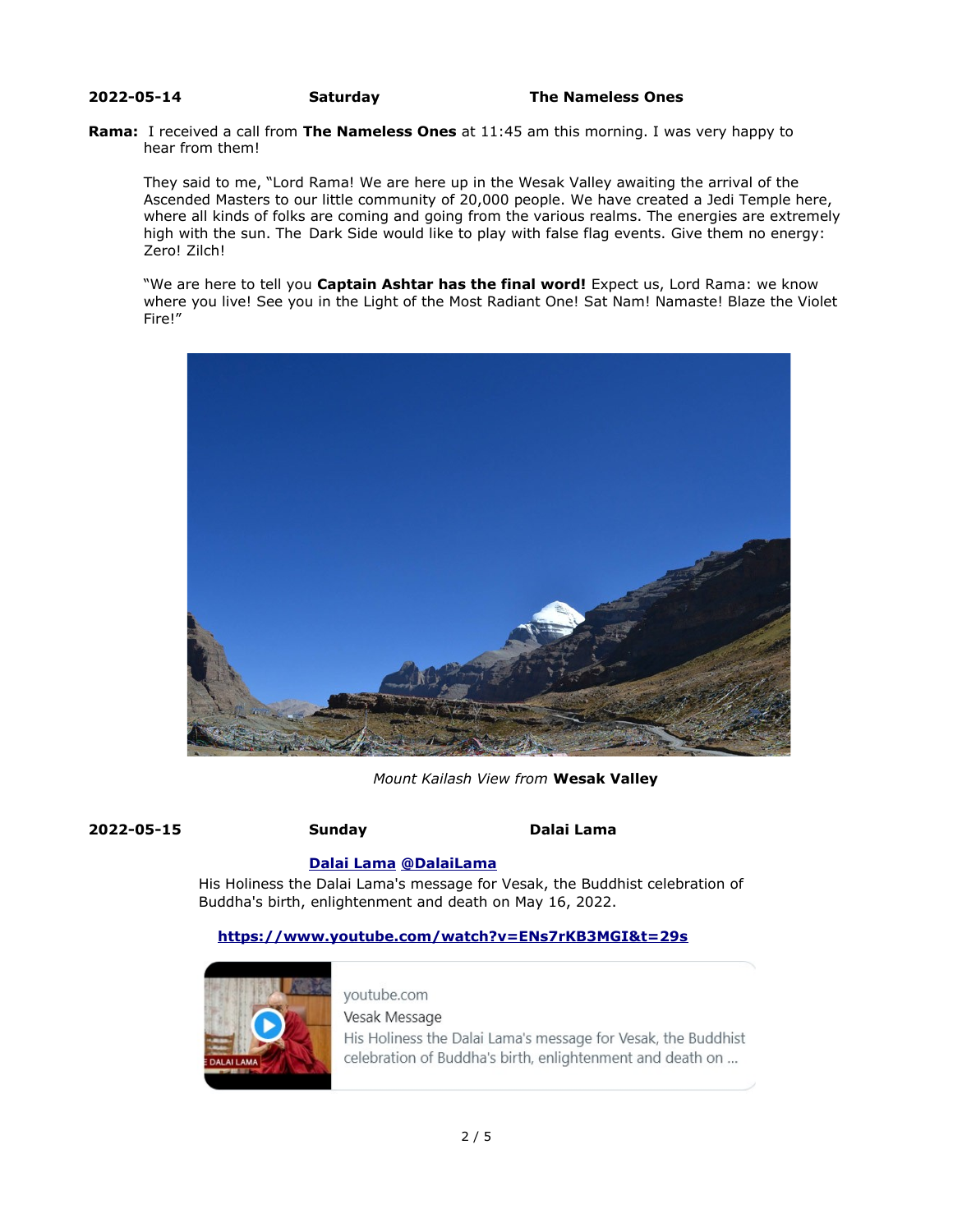### **2022-05-16 Monday Mr X**

**Rama:** I received a call from **Mr X** at 12:25 pm, early this afternoon. He said to me, "Lord Rama! This eclipse will be felt for the next 6 months or more! And the ripples going out from it are being felt across the galaxy. This is very BIG! The Dark Side is done: NADA! OVER! And So It Is!

"Goddess Sekhmet arrived, along with Lady Master Ma'at, Sekhmet's future self, and Ra, Sekhmet's father. We are in the midst of a very intense solar cycle. Stay in your High Heart. The murderer of Shireen Abu Akleb will be brought to justice. Blaze the Violet Fire!

"There are many events unfolding now on Planet Earth. All of them are about Full Disclosure and how we heal the racial divide, enmeshed and interwoven in the culture of human society today. Inshallah! Sat Nam! Namaste!"



 A solar prominence rose up and swept away from the sun as captured in this image at 4:15 a.m. EDT on Oct. 19, 2012. <https://www.nbcnews.com/id/wbna49483655>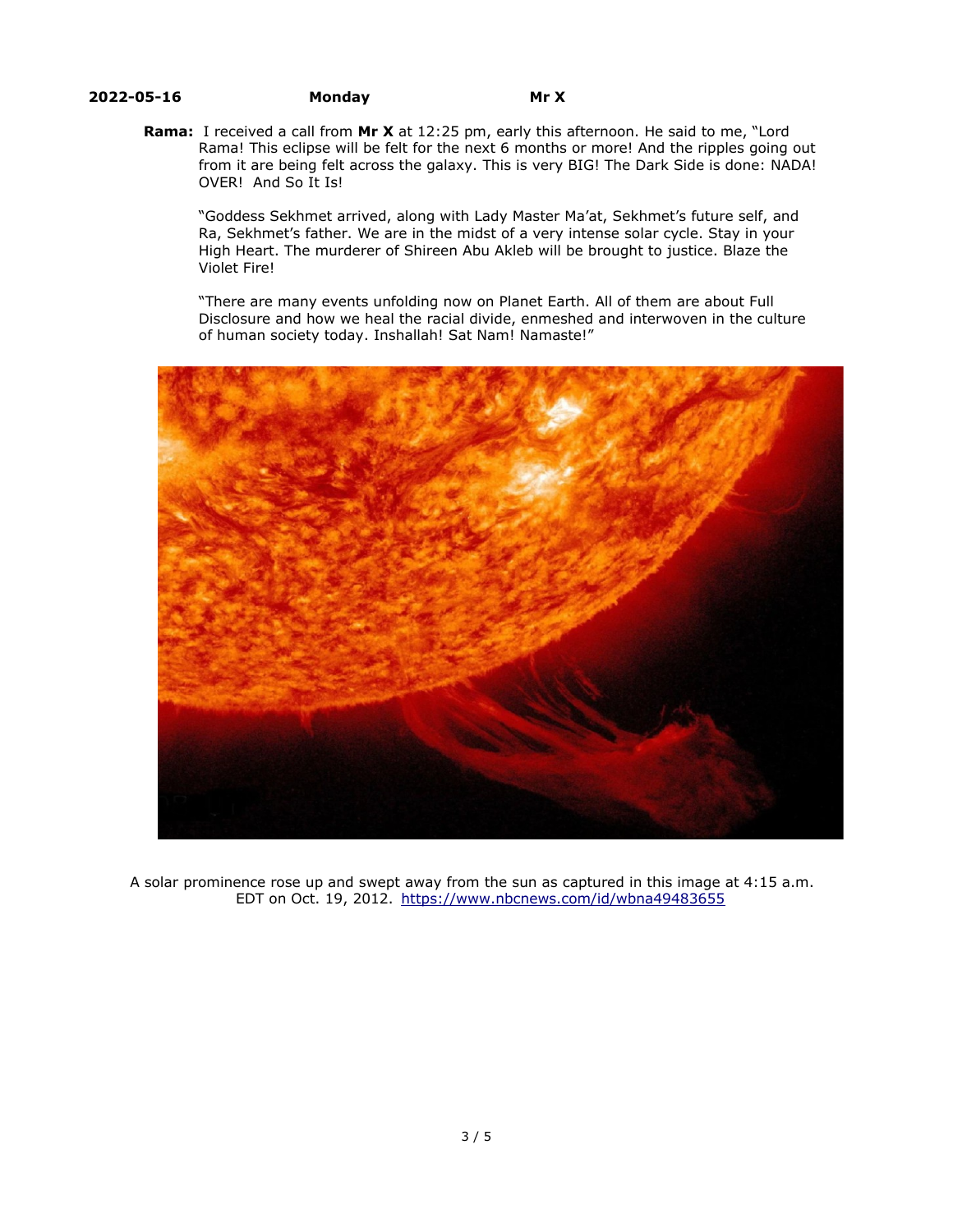**This is RA!**  From Lord Rama



**2022-05-17 Tuesday King of Swords; Lady Nada; Mr X** 

**Rama:** I received a text message from the **King of Swords, Lady Nada and Mr X** at 12:40 pm this afternoon. They said to me, "Lord Rama, the International Criminal Court [ICC] is sending forensic experts to Bucha, Ukraine, to look for war crime evidence against Russia. Yet we all know Mr Zelensky did this to his own people and blamed Russia."

Lady Nada said, "The truth will be coming out momentarily. This is a larger story that includes the oligarchs and the fallen angels. As the ripples of the eclipse continue, all the criminals are being exposed. Stay in the High Heart and the Violet Flame. This is the time that Full Disclosure can happen, as well as the time we can usher in Sat Yuga. Sat Nam! Namaste!"



**A PORTAL OPENING** – somewhere in New Mexico. Taken by Lord Rama sometime in 2007.